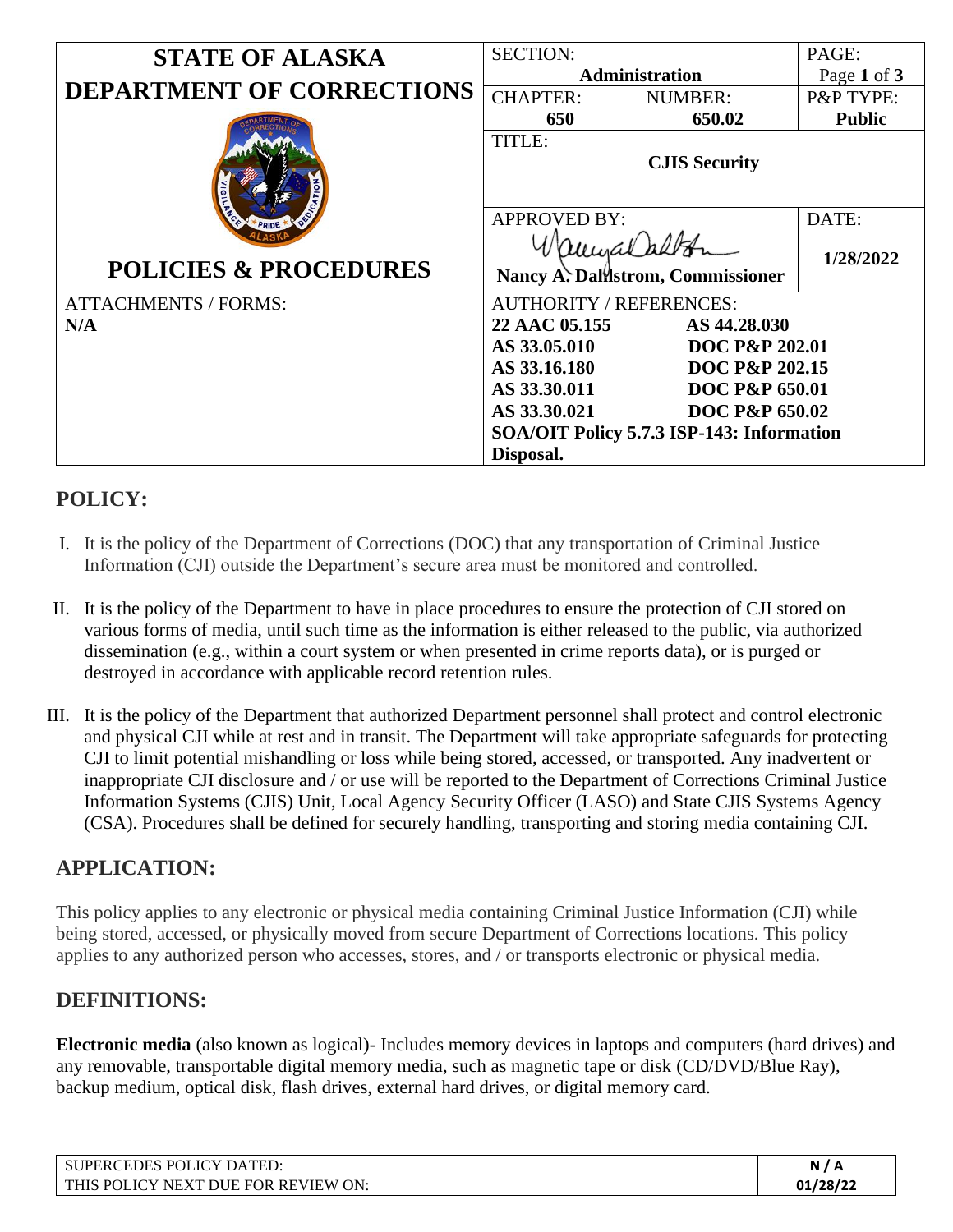| <b>SECTION:</b>       |         | PAGE:                |  |  |
|-----------------------|---------|----------------------|--|--|
| <b>Administration</b> |         | Page 2 of 3          |  |  |
| <b>CHAPTER:</b>       | NUMBER: | <b>P&amp;P TYPE:</b> |  |  |
| 650                   | 650.02  | <b>Public</b>        |  |  |
| TITLE:                |         |                      |  |  |
| <b>Security</b>       |         |                      |  |  |

**Physical media-** Includes files, printed documents, and imagery that contain CJI.

# **PROCEDURES:**

- I. Media Storage and Access:
	- A. Controls shall be in place to protect electronic and physical media containing CJI while at rest, stored, or actively being accessed.
	- B. To protect CJI, DOC personnel shall:
		- 1. Take appropriate action when in possession of CJI while not in a secure area, such as:
			- a. Ensure that CJI not leave the employee's immediate control, and that CJI printouts are not left unsupervised while physical controls are not in place.
			- b. CJI shall not be left in plain, public view. Obscure CJI from public view, such as by means of an opaque file folder, or envelope, for hardcopy printouts. For electronic devices, use session locks and / or privacy screens.
			- c. When CJI is electronically transmitted outside the boundary of the physically secure location, the data shall be protected using encryption.
			- d. Protect CJI using IT approved encryption software or media when outside the boundary of the physically secure location.
		- 2. Lock, or log off, the computer when not in the immediate vicinity of the work area.
- II. Media Transportation and Dissemination:

Controls shall be in place to protect electronic and physical media containing CJI while in transport (physically moved from one location to another) to prevent inadvertent or inappropriate disclosure and use:

- A. When CJI is in transit, physically or electronically,, outside the boundary of the physically secure location, the data shall be secured and/or protected using encryption.
- B. DOC personnel shall:
	- 1. Protect and control electronic and physical media during transport outside of controlled areas; and
	- 2. Restrict the pickup, receipt, transfer, and delivery of such media to authorized personnel.
- C. DOC personnel will control, protect, and secure electronic and physical media, during transport, from public disclosure by:

| POLICY DAT<br><b>CEDES</b><br>$\lq$ TED:<br><b>SUPERC</b>                                                         | N        |
|-------------------------------------------------------------------------------------------------------------------|----------|
| ON:<br>DHE<br><b>REVIEW</b><br><b>THIS</b><br><b>FOR</b><br>.JCY<br>$\mathbf{v}$<br><b>DO</b><br>NF.<br>$\lambda$ | 01/28/22 |